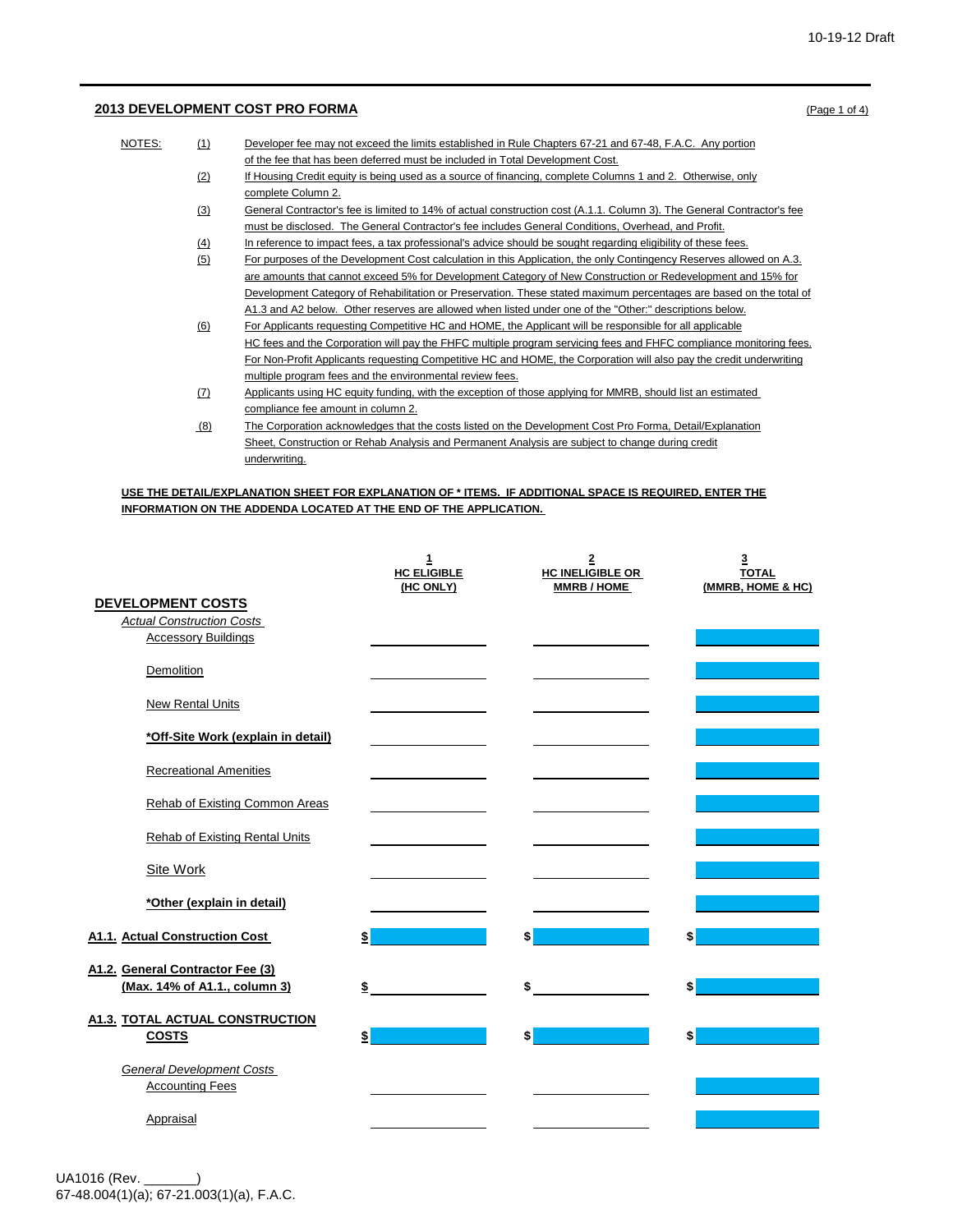| <b>General Development Costs (Cont'd)</b>                            | $rac{1}{\text{HC}}$ ELIGIBLE<br>(HC ONLY) | $rac{2}{\text{HC}}$ INELIGIBLE OR<br><b>MMRB/HOME</b> | <u>3</u><br><u>TOTAL</u> |
|----------------------------------------------------------------------|-------------------------------------------|-------------------------------------------------------|--------------------------|
|                                                                      |                                           |                                                       | (MMRB, HOME & HC)        |
|                                                                      |                                           |                                                       |                          |
| Architect's Fee - Site/Building Design                               |                                           |                                                       |                          |
| <b>Architect's Fee - Supervision</b>                                 |                                           |                                                       |                          |
| <b>Builder's Risk Insurance</b>                                      |                                           |                                                       |                          |
| <b>Building Permit</b>                                               |                                           |                                                       |                          |
| Brokerage Fees - Land/Buildings                                      |                                           |                                                       |                          |
| <b>Capital Needs Assessment</b>                                      |                                           |                                                       |                          |
| <b>Engineering Fees</b>                                              |                                           |                                                       |                          |
| <b>Environmental Report</b>                                          |                                           |                                                       |                          |
| <b>FHFC Administrative Fee</b>                                       |                                           |                                                       |                          |
| <b>FHFC Application Fee</b>                                          |                                           |                                                       |                          |
| FHFC Compliance Fee (6) & (7)                                        |                                           |                                                       |                          |
| FHFC Credit Underwriting Fees (6)                                    |                                           |                                                       |                          |
| <b>Green Building Certification/</b><br><b>HERS Inspection Costs</b> |                                           |                                                       |                          |
| *Impact Fees (list in detail)                                        |                                           |                                                       |                          |
| <b>Inspection Fees</b>                                               |                                           |                                                       |                          |
| Insurance                                                            |                                           |                                                       |                          |
| <b>Legal Fees</b>                                                    |                                           |                                                       |                          |
| <b>Market Study</b>                                                  |                                           |                                                       |                          |
| Marketing/Advertising                                                |                                           |                                                       |                          |
| <b>Property Taxes</b>                                                |                                           |                                                       |                          |
| Soil Test Report                                                     |                                           |                                                       |                          |
| Survey                                                               |                                           |                                                       |                          |
| Title Insurance & Recording Fees                                     |                                           |                                                       |                          |
| <b>Utility Connection Fee</b>                                        |                                           |                                                       |                          |
| *Other (explain in detail)                                           |                                           |                                                       |                          |
| A2. TOTAL GENERAL DEVELOPMENT                                        |                                           |                                                       |                          |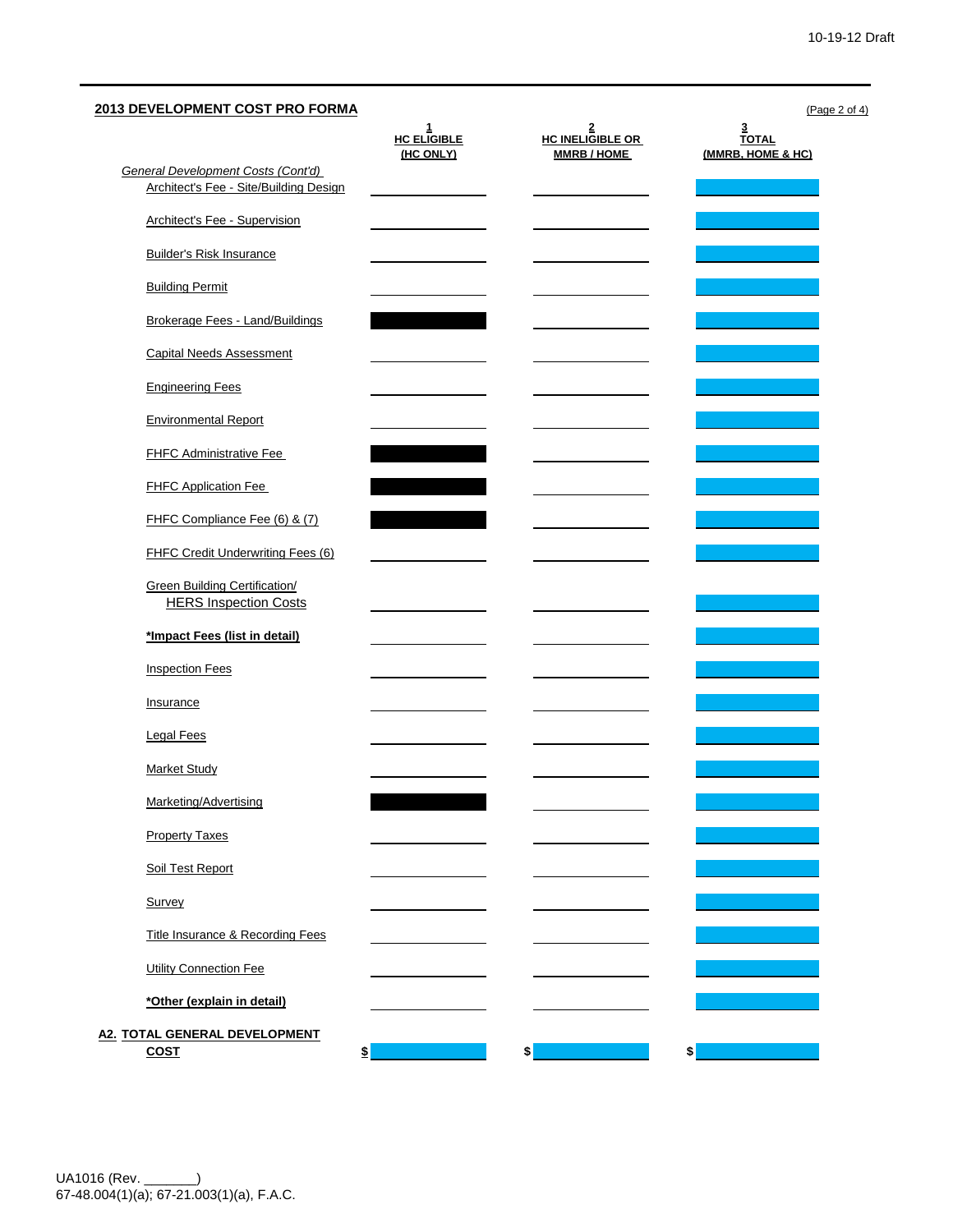| 2013 DEVELOPMENT COST PRO FORMA                                                                              |                                                 |                                                  | (Page 3 of 4)                                                |
|--------------------------------------------------------------------------------------------------------------|-------------------------------------------------|--------------------------------------------------|--------------------------------------------------------------|
|                                                                                                              | $\mathbf{1}$<br><b>HC ELIGIBLE</b><br>(HC ONLY) | 2<br><b>HC INELIGIBLE OR</b><br><b>MMRB/HOME</b> | $\overline{\mathbf{3}}$<br><b>TOTAL</b><br>(MMRB, HOME & HC) |
| <b>Financial Costs</b><br><b>Construction Loan Origination/</b><br>Commitment Fee(s)                         |                                                 |                                                  |                                                              |
| <b>Construction Loan Credit</b><br>Enhancement Fee(s)                                                        |                                                 |                                                  |                                                              |
| <b>Construction Loan Interest</b>                                                                            |                                                 |                                                  |                                                              |
| Permanent Loan Origination/<br>Commitment Fee(s)                                                             |                                                 |                                                  |                                                              |
| Permanent Loan Credit<br>Enhancement Fee(s)                                                                  |                                                 |                                                  |                                                              |
| Permanent Loan Closing Costs                                                                                 |                                                 |                                                  |                                                              |
| <b>Bridge Loan Origination/</b><br>Commitment Fee(s)                                                         |                                                 |                                                  |                                                              |
| <b>Bridget Loan Interest</b>                                                                                 |                                                 |                                                  |                                                              |
| Non-Permanent Loan(s) Closing<br>Costs                                                                       |                                                 |                                                  |                                                              |
| *Other (explain in detail)                                                                                   |                                                 |                                                  |                                                              |
| <b>A3. TOTAL FINANCIAL COSTS</b>                                                                             | \$                                              |                                                  | \$                                                           |
| <b>B1. ACQUISITION COST OF EXISTING</b><br><b>DEVELOPMENTS (EXCLUDING</b><br><b>LAND)</b> Existing Buildings | \$                                              | \$                                               | \$                                                           |
| B2. * Other (explain in detail)                                                                              | \$                                              |                                                  | \$                                                           |
| <b>C. DEVELOPMENT COST</b><br>(A1.3+A2+A3+B1+B2)                                                             | \$                                              | \$                                               | \$                                                           |
| D. DEVELOPER'S FEE (1)                                                                                       | \$                                              | \$                                               | \$                                                           |
| <b>E. CONTINGENCY RESERVES (5)</b>                                                                           | \$                                              | \$                                               | \$                                                           |
| <b>F. TOTAL LAND COST</b>                                                                                    |                                                 | \$                                               | \$                                                           |
| <b>G. TOTAL DEVELOPMENT COST</b><br>$(C+D+E+F)$                                                              | $\frac{1}{2}$                                   |                                                  | \$                                                           |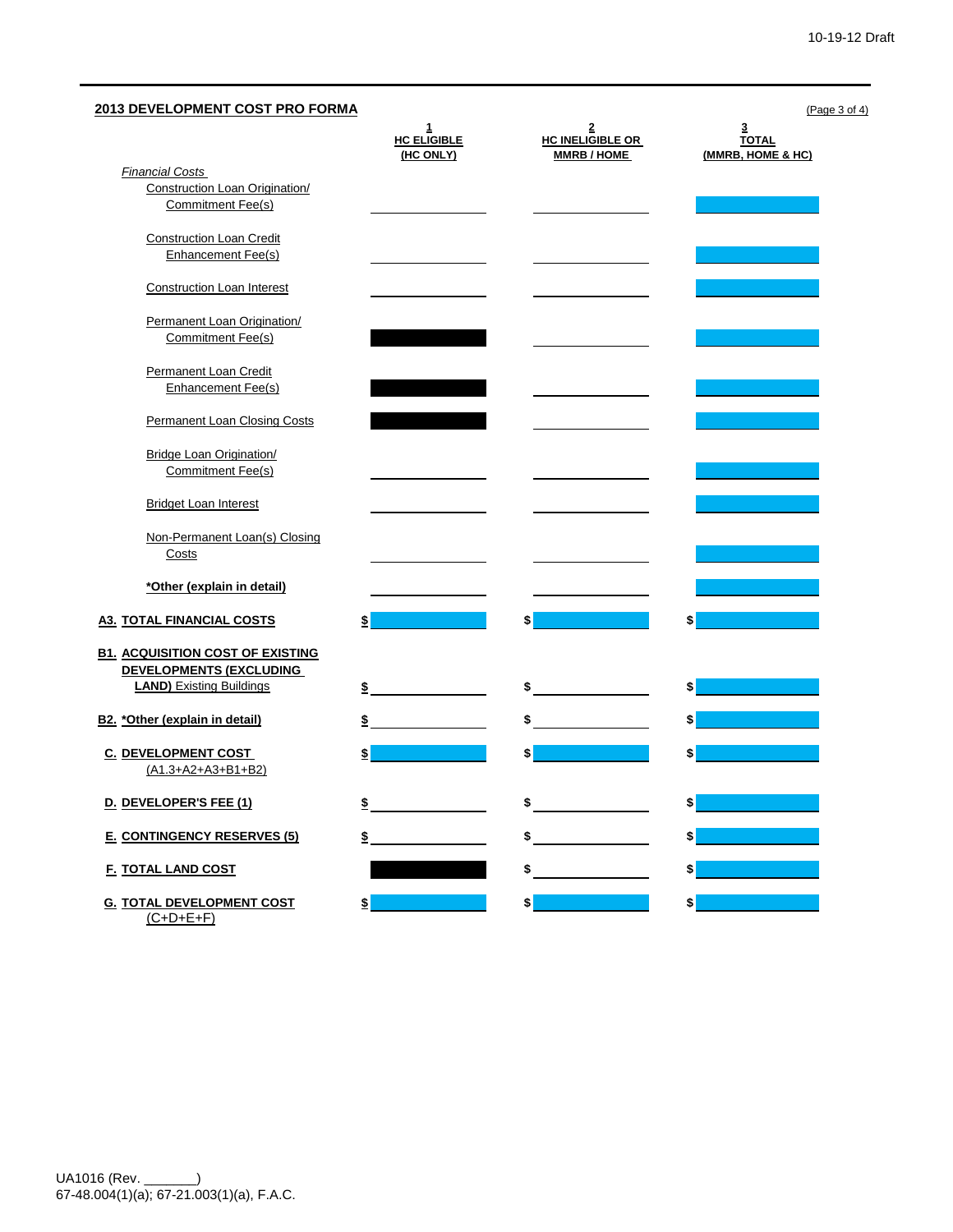| 2013 DEVELOPMENT COST PRO FORMA                                                                                             | (Page 4 of 4) |
|-----------------------------------------------------------------------------------------------------------------------------|---------------|
| <b>Detail/Explanation Sheet</b>                                                                                             |               |
| Totals must agree with Pro Forma. Provide description and amount for each item that has been<br>completed on the Pro Forma. |               |
| DEVELOPMENT COSTS                                                                                                           |               |
| <b>Actual Construction Cost</b><br>(as listed at Item A1.)                                                                  |               |
| Off-Site Work:                                                                                                              |               |
|                                                                                                                             |               |
| Other:                                                                                                                      |               |
|                                                                                                                             |               |
| <b>General Development Costs</b>                                                                                            |               |
| (as listed at Item A2.)                                                                                                     |               |
| Impact Fees:                                                                                                                |               |
|                                                                                                                             |               |
|                                                                                                                             |               |
| Other:                                                                                                                      |               |
|                                                                                                                             |               |
|                                                                                                                             |               |
| <b>Financial Costs</b>                                                                                                      |               |
| (as listed at Item A4.)                                                                                                     |               |
| Other:                                                                                                                      |               |
|                                                                                                                             |               |
| <b>Acquisition Cost of Existing Developments</b>                                                                            |               |
| (as listed at Item B2.)                                                                                                     |               |
| Other:                                                                                                                      |               |
|                                                                                                                             |               |

NOTE: Neither brokerage fees nor syndication fees can be included in eligible basis. Consulting fees, if any, must be paid out of the Developer fee. Consulting fees include, but are not limited to, payments for Application consultants, construction management or supervision consultants, or local government consultants.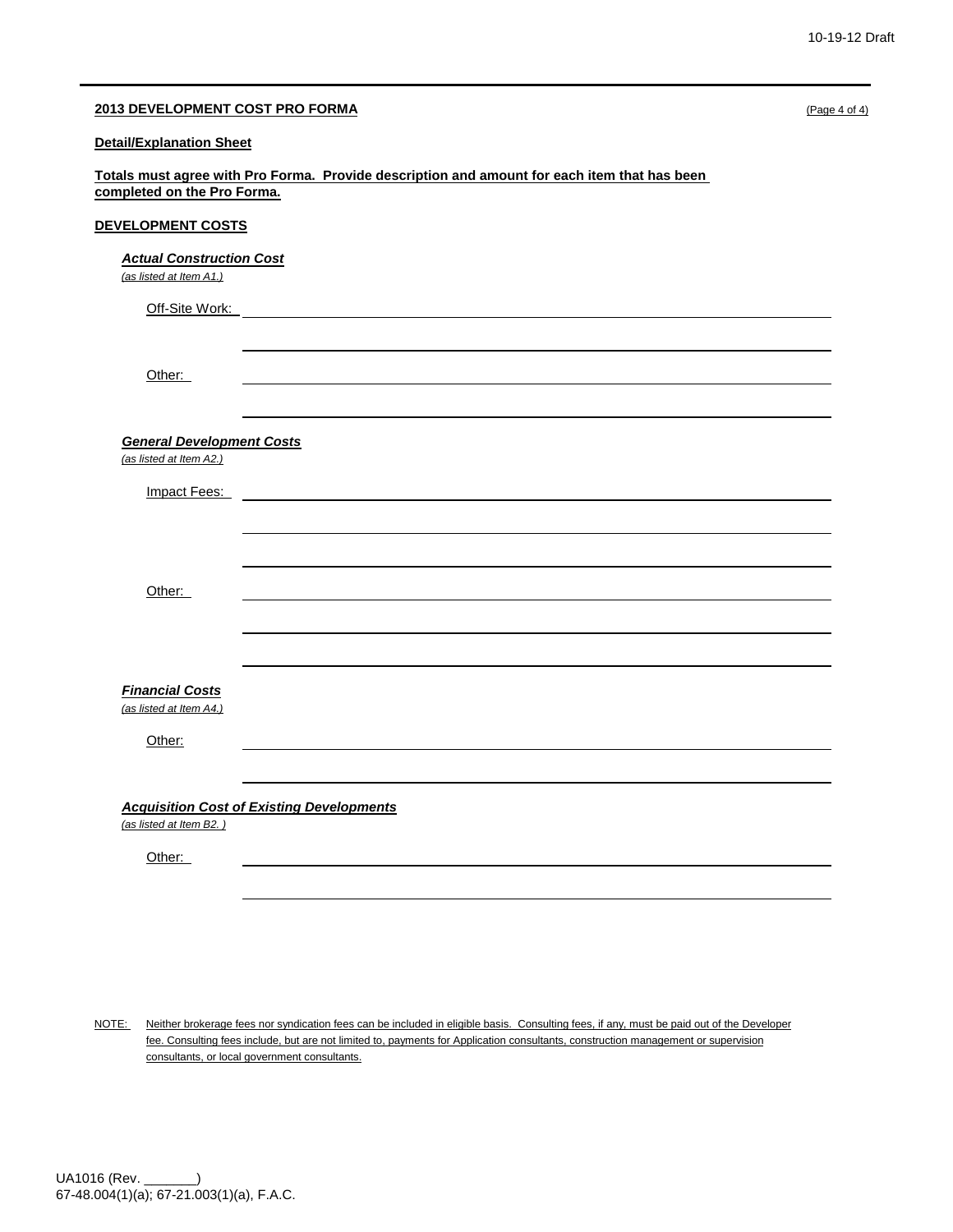## **2013 DEVELOPMENT FUNDING PRO FORMA** (Page 1 of 2)

| <u>CONSTRUCTION or REHAB ANALYSIS</u>                                                                                                                                                                                                                 |               | <u>AMOUNT</u>               | <b>LOCATION OF</b><br><b>DOCUMENTATION</b>                            |
|-------------------------------------------------------------------------------------------------------------------------------------------------------------------------------------------------------------------------------------------------------|---------------|-----------------------------|-----------------------------------------------------------------------|
| <b>A. Total Development Costs</b>                                                                                                                                                                                                                     | \$            |                             |                                                                       |
| <b>B. Construction or Rehab Funding Sources:</b>                                                                                                                                                                                                      |               |                             |                                                                       |
| 1. MMRB Requested                                                                                                                                                                                                                                     |               | $\frac{1}{2}$               |                                                                       |
| 2. HOME Loan Requested                                                                                                                                                                                                                                |               | $\frac{\text{S}}{\text{S}}$ |                                                                       |
| 3. HC Equity Proceeds Paid Prior to<br><b>Completion of Construction which</b><br>is Prior to Receipt of Final Certificate<br>of Occupancy or in the case of<br>Rehabilitation, prior to placed-in<br>service date as determined by the<br>Applicant. |               |                             | $\frac{\text{S}}{\text{S}}$ Exhibit $\frac{\text{Exhibit}}{\text{S}}$ |
| 4. First Mortgage Financing                                                                                                                                                                                                                           |               |                             | $\frac{\mathsf{S}}{\mathsf{S}}$ Exhibit                               |
| 5. Second Mortgage Financing                                                                                                                                                                                                                          |               |                             |                                                                       |
| 6. Third Mortgage Financing                                                                                                                                                                                                                           |               |                             | $\frac{\$}{\$}$ Exhibit                                               |
| 7. Deferred Developer Fee                                                                                                                                                                                                                             |               |                             |                                                                       |
| 8. Grants                                                                                                                                                                                                                                             |               |                             | $\frac{\$}{\$}$ Exhibit                                               |
| 9. HC Equity - Partner's Contribution                                                                                                                                                                                                                 |               |                             | $\frac{\$}{\$}$ Exhibit                                               |
| 10. HC Equity Bridge Loan                                                                                                                                                                                                                             |               |                             | $\frac{\mathsf{S}}{\mathsf{S}}$ Exhibit                               |
| 11. USDA RD Financing:<br>a. RD 514/516<br>b. RD 515<br>c. RD 538                                                                                                                                                                                     |               | $\underline{\$$             | Exhibit                                                               |
|                                                                                                                                                                                                                                                       |               |                             | $\frac{1}{2}$ Exhibit $\frac{1}{2}$ Exhibit                           |
| <u>13. Other:</u> <u>2000 13. Other:</u>                                                                                                                                                                                                              |               |                             | $\S$ Exhibit Exhibit                                                  |
| 14. Total Sources                                                                                                                                                                                                                                     | $\frac{1}{2}$ |                             |                                                                       |
| <b>C. Construction or Rehab Funding</b><br>Shortfall (A. - B.14.):                                                                                                                                                                                    | \$            |                             |                                                                       |

**Each Exhibit must be listed behind its own Tab. DO NOT INCLUDE ALL EXHIBITS BEHIND ONE TAB.**